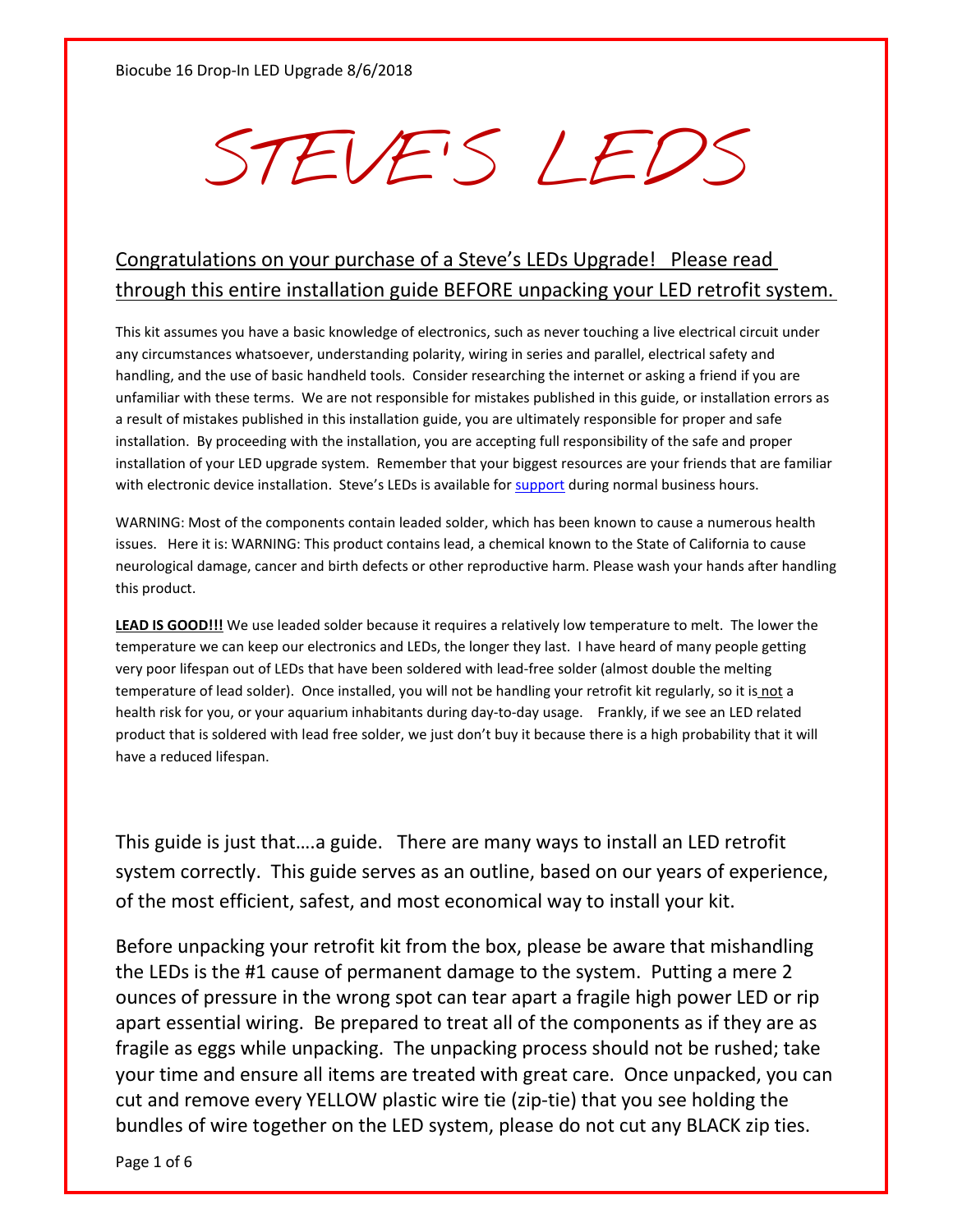We have listed the steps in detail so that even a person unfamiliar with electronic component handling will have a safe and proper installation. Please read though all of the steps before beginning installation.

It is a good idea to test the LED system immediately upon unpacking, to ensure there is no shipping damage.

## **Biocube 16 LED Upgrade**

List of Included Products

- 1X Drop in LED Fixture
- 1X Driver and Fan Assembly
- 1X tube of sealant
- 1X Tool Set including snippers and wire plastic saw

Required Tools

- Philips head screwdriver (#1 and #2 size)
- Wire cutters

Approximate Installation Time: 15-30minutes

- Remove your Biocube 16 hood and unplug ALL electrical connections that plug into wall outlets!
- We have painstakingly determined the easiest way to install this upgrade, it is highly recommended that you strictly adhere to this guide; however, you are ultimately responsible for safely installing your LED light retrofit kit. Although the steps are in chronological order, study entire step before beginning the step, as the contents within each step may or may not be in order.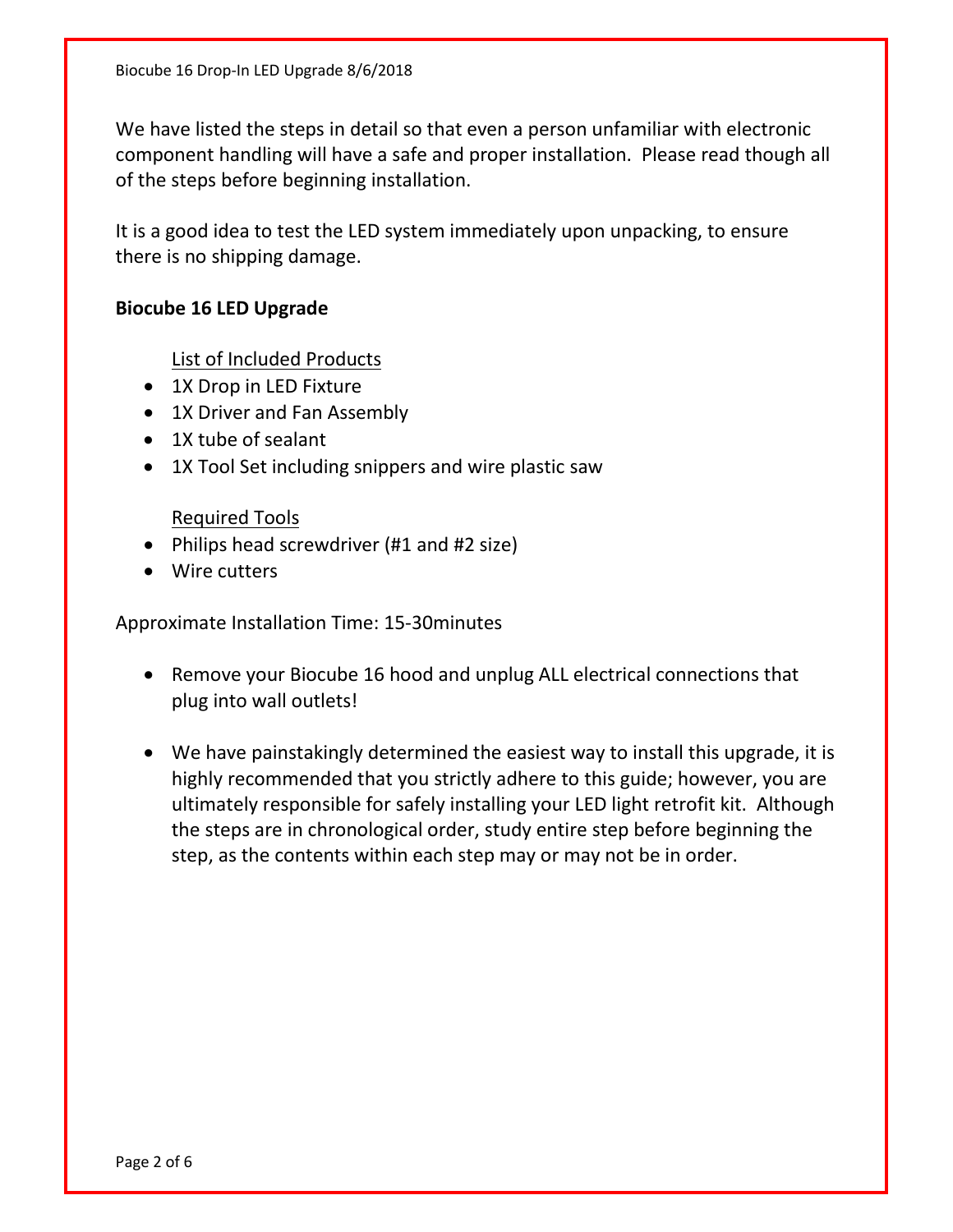Installing Your New LED Upgrade:

For your convenience, we have made a short video (animated GIF) for each and every step of the process. This is provided by giving you a web link. The installation of this LED system cannot be accomplished without watching these videos. This link **must be opened using any web browser** of your choice (such as Google Chrome, Firefox, and Microsoft Internet Explorer). These are large files, and may need several minutes to load and to begin playing properly. It may be best to open them in your browser in different tabs, then take a coffee break and come back in a half hour to an hour.

Please be aware that this file is regularly scanned with antivirus software, so you can ignore any warnings on your computer regarding safety of this file. If it is deemed unsafe, it is set to be immediately deleted off our web server (if the links work, then the files are safe!).

Once opened in your browser, the video will load frame by frame, then begin to play at a normal speed in a continuous loop, automatically starting over again and again, indefinitely. This allows you to study the step and become completely familiar with it prior to actually doing it yourself.

PLEASE HANDLE THE LED FIXTURE CAREFULLY. THE LEDS WITHIN YOUR FIXTURE ARE EXPOSED AND EXTREMELY FRAGILE. SIMPLY TOUCHING THEM WITH YOUR FINGER IS ENOUGH TO CAUSE PERMANENT PHYSICAL DAMAGE TO THEM. DAMAGED LEDS ARE NOT COVERED UNDER THE MANUFACTURERS LIMITED WARRANTY. NEVER ALLOW ANYTHING TO TOUCH THE LEDS SUCH AS CABLES, TOOLS OR FINGERS. NEVER SET THE FIXTURE IN THE LED-SIDE-DOWN ORIENTATION. All screws should be finger tight, tightening too much WILL crack your hood or the mounting brackets.

1. Unplug all electrical connections from your hood. Ensure you have a suitable work surface. Place a large bathroom towel over your work surface so your hood will not be scratched. Remove the plastic splash guard. <https://www.stevesleds.com/assets/images/biocube16/1-taking-apart-the-hood.gif>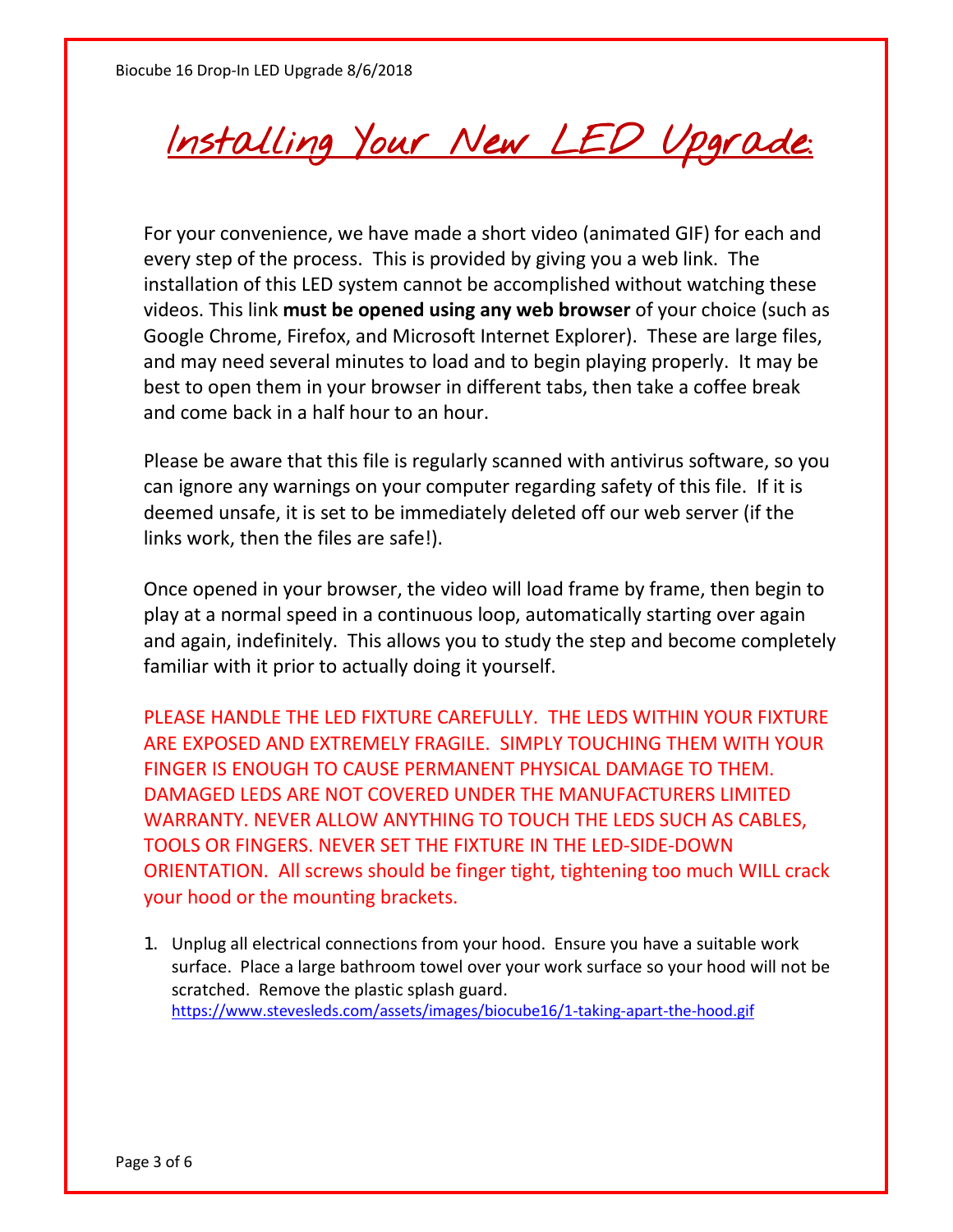- 2. Next we will remove all factory electronics, including all fans, wires and LEDs. Remember to save these screws, and mark where they came from – they may be used in later steps <https://www.stevesleds.com/assets/images/biocube16/2-removing-factory-electronics.gif>
- 3. The Biocube 16 was designed for weak LEDs and poor airflow. To accommodate substantially brighter LEDs, we need better cooling. To do this, we must open the fan vets slightly. This maintains mostly stock appearances of the hood, and allows you to properly turbocharge your lights! <https://www.stevesleds.com/assets/images/biocube16/3-opening-the-fan-vents.gif>
- 4. It is time to allow the slightly larger cable to pass through the hood, and do this in a manner that will keep water out of the hood. <https://www.stevesleds.com/assets/images/biocube16/4-allow-the-cable-to-pass.gif>
- 5. Install the new LED system. The screws previously kept may be reused. Otherwise, you'll find the correct screws installed into the assembly or packaged with your LED system in clear bags. <https://www.stevesleds.com/assets/images/biocube16/5-install-new-led-system.gif>
- 6. Reinstall the splash shield to keep your new LEDs safe from the water. <https://www.stevesleds.com/assets/images/biocube16/6-reinstall-splash-shield.gif>
- 7. Now we will ensure there is a proper seal around where the cable passes out of the hood. This is very important because water entering the hood will damage the LEDs. It is best to apply the sealant liberally, then after about 1-2 weeks, come back and use the remainder of the sealant to ensure the seal is perfectly water-tight. <https://www.stevesleds.com/assets/images/biocube16/7-seal-the-cable-hole.gif>
- 8. It's time to make all the wired connections. Match up numbers, and never force the connectors, they should all plug together easily. If you have to force a connector, then it is either the wrong connection or upside down. <https://www.stevesleds.com/assets/images/biocube16/8-power-connections.gif>
- 9. To install the controller, just plug it in! HurricaneX – <https://www.stevesleds.com/assets/images/hurricanex/hurricanex.gif>

[HurricaneX Manual](https://www.stevesleds.com/assets/images/hurricanex/hurricanex472017.pdf)

10. Select the correct power supply voltage for your country if applicable. If there is no switch on the side, then the power supply will automatically adjust to your voltage. [https://www.stevesleds.com/assets/images/biocube16/step\\_10\\_voltage\\_selector\\_switch.gif](https://www.stevesleds.com/assets/images/biocube16/step_10_voltage_selector_switch.gif)

All finished! Let's test the system out before we put it on our aquarium. With HurricaneX short click the knob until you see (Manual), and turn the knob up to approx 500 and verify you see all LEDs on, and turn back down to 0. Carefully place your hood back onto your aquarium. Make certain ALL wires and cables coming from your

Page 4 of 6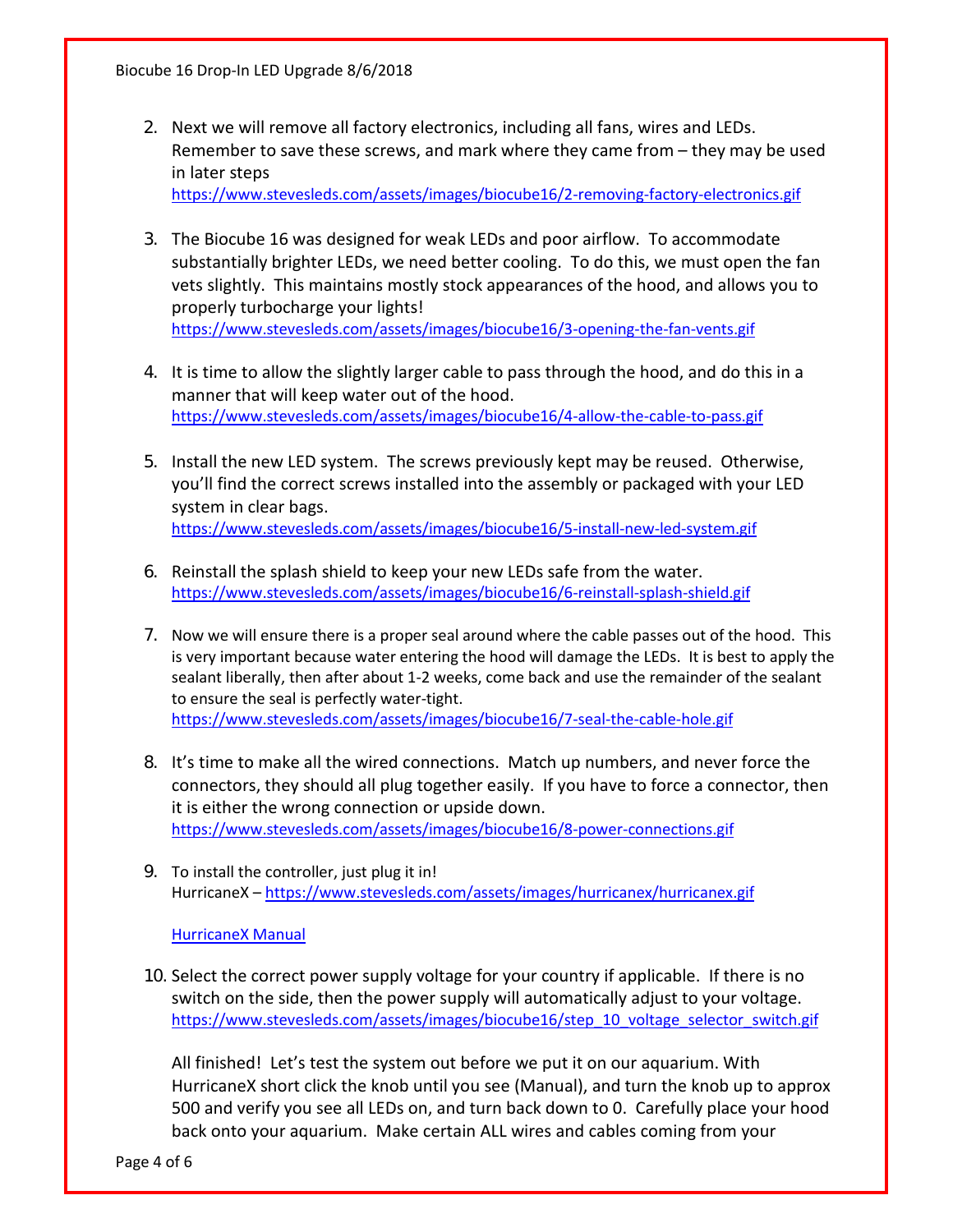aquarium have drip loops. Plug the two plugs into a surge protector. Ensure the surge protector is plugged into a GFCI outlet.

Pat yourself on your back, and brag to your friends.

## ACCLIMATION PROCEEDURE

Your new LED system will provide significantly more usable lights to your corals. Your corals need a relatively long acclimation to be able to physically adjust to this light. They will undergo some internal physical changes, and this is best done over the course of about 8 weeks. During this time their colors will enhance and sometimes change as they adapt. Sometimes browns will turn to blues, sometimes blues will turn to greens, etc. Every individual coral is somewhat unique and as it adapts its colors may change, improving in almost every case! To determine how much light to provide your corals with, it is very important to watch your corals and their response to the LED light. Initially, start off at around 30% (which is about 1200 on the HurricaneX), and see how the polyps respond after 5 days. If the polyps are balloon like and relatively clear, they need more light. If they are small and dark, they are getting too much light, compromising their health. Think of the corals as little solar collectors. They will grow big if they require more light, and they will shrink if they want to receive less light. If they are pure white, they likely have been bleached (blasted with too much light), and will take about 3 months to recover using a 30% light intensity level. If they appear to be relatively normal, just let them adjust to the LED spectrum for another 3-5 days. After that, increase the intensity of the LEDs approximately 1% every day) over the course of the next 2 months. As you ramp up, day after day, always take notice of their size to ensure they are adjusting – you may need to hold that value for a few days, or reduce the intensity if the polyps are small. If you rush this process, it is highly probably that you will bleach and could even kill your corals. Corals will take an absolute minimum of 6 weeks to acclimate and adjust to the new brighter LED light AFTER you have completed the acclimation, and this is usually when they undergo a slight color change, and enhance iridescence. When introducing new corals, you must restart this entire acclimation process, by bringing the light intensity down to less than half.

The final intensity settings (once the acclimation is fully complete after 3-4 months) will depend on your specific corals. If you have mostly soft corals,